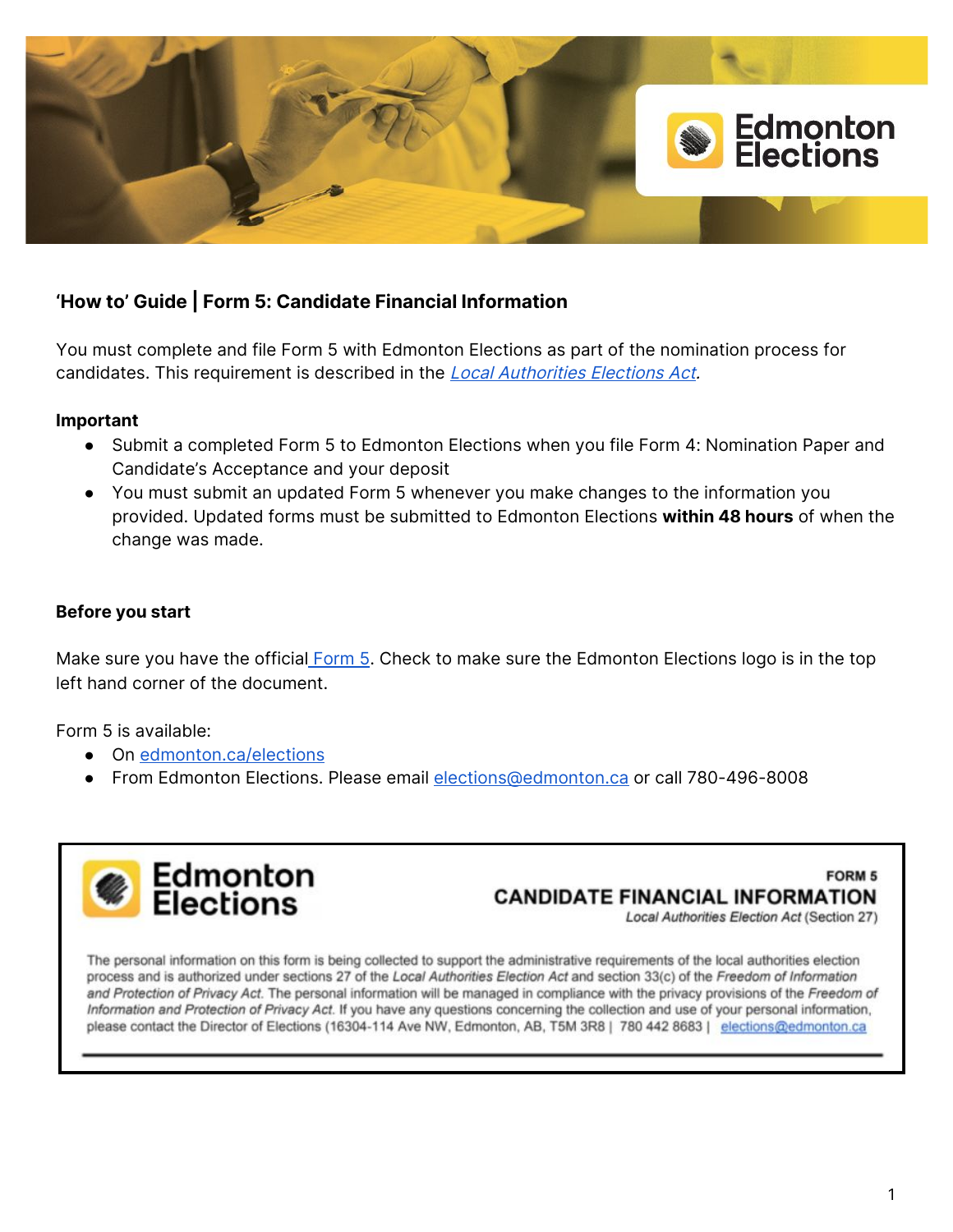## **Candidate Information**

#### **Enter your legal name and residential address.**

This information should match the legal name and residential address you provided on Form 4: Candidate Nomination and Acceptance.

| <b>Candidate's Information</b>               |                           |  |
|----------------------------------------------|---------------------------|--|
| (Candidate's Surname)                        | (Candidate's Given Names) |  |
| Candidate's Complete Address and Postal Code |                           |  |

#### **Address where candidate records are maintained**

Candidate records include things like expense records and contribution records.

Enter the **full address or addresses** of the locations where you will keep your candidate records including the postal code. This can be a residential address or the location of your campaign office, or both.

Official correspondence regarding the election process will be sent to this address.

You must provide at least one address. The form provides space for you to list up to three locations. You are not required to complete all three.

| Address of place(s) where candidate records are maintained |                                                                                                                                                                                                                                      |  |
|------------------------------------------------------------|--------------------------------------------------------------------------------------------------------------------------------------------------------------------------------------------------------------------------------------|--|
| 1. Address                                                 | Postal Code <b>Communication</b>                                                                                                                                                                                                     |  |
| 2. Address                                                 | <b>Postal Code</b>                                                                                                                                                                                                                   |  |
| 3. Address                                                 | Postal Code <b>Contract Contract Contract Contract Contract Contract Contract Contract Contract Contract Contract Contract Contract Contract Contract Contract Contract Contract Contract Contract Contract Contract Contract Co</b> |  |